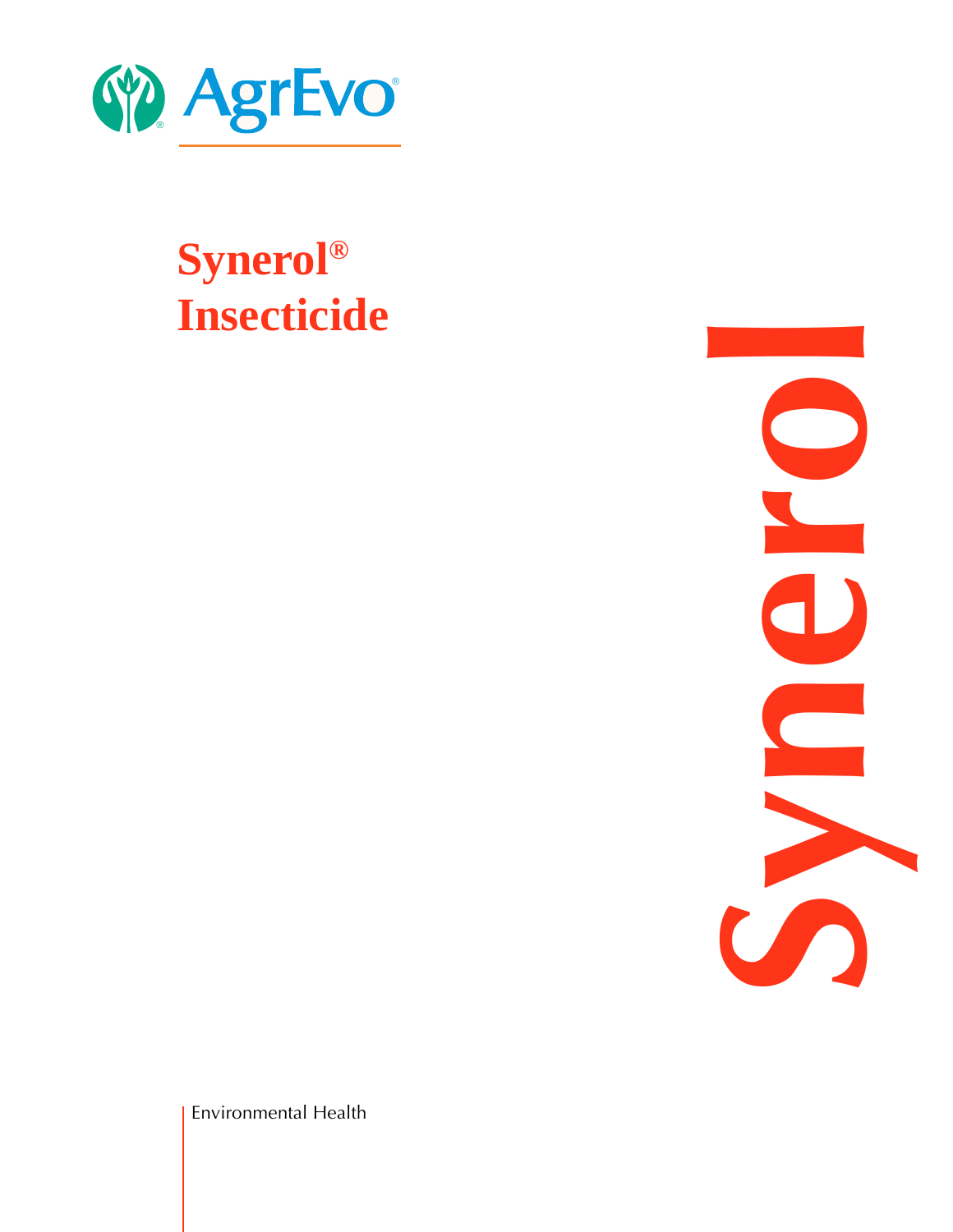# **Synerol® INSECTICIDE**

# **COMMERCIAL**

- \* For Use by Pest Control Operators
- \* For Indoor Application as a Space Spray, Surface Spray or Contact Spray, Depending on Pests to be Controlled and Area to be Treated. May be Applied Through Mechanical Aerosol Generators (e.g. Actisol) or Thermal Fogging Equipment, as Well as Conventional Fogging or Spraying Equipment.
- \* Indoor Use Areas: Bakeries, Beverage Plants, Canneries, Cattle Barns, Flour Mills, Food Handling, Processing and Storage Facilities, Grain Elevators, Granaries, Horse Barns, Homes, Hospitals, Hotels, Industrial Installations, Meat Packing Plants, Motels, Office Buildings, Poultry Houses, Railroad Cars, Restaurants, Retail Food Outlets, Schools, Ships' Holds, Swine Houses, Truck Trailers, Warehouses and Zoos.
- \* Please Read Label Carefully and Do Not Discard Until All Product is Used.

| <b>GUARANTEE:</b>             | $\%$ by weight |
|-------------------------------|----------------|
| Pyrethrins                    | 2.5%           |
| Piperonyl Butoxide, Technical | 12.5%          |

Contains petroleum distillates

# **REGISTRATION NO 15649 PEST CON-TROL PRODUCTS ACT**

Synerol is a registered trademark of AgrEvo Environmental Health, Inc.

# READ LABEL BEFORE USING

# NOTICE TO USER:

This Control Product is to be used only in accordance with the directions on this label. It is an offence under the Pest Control Products Act to use a control product under unsafe conditions.

### PRECAUTIONS KEEP OUT OF REACH OF CHILDREN.

Harmful if swallowed. Do not pour or spill near open flame. Remove pets, birds and cover fish aquaria before spraying. DO NOT BREATHE THE SPRAY MIST. Wear a mask or respirator of the type to give adequate protection against this material. Wear protective clothing. Wash exposed skin surfaces with soap and water after handling. Wash all contaminated clothing with soap and hot water before re-use.

Do not apply directly to food. Do not apply as a space spray while food processing is underway. Foods should be removed or covered before treatment. Thoroughly wash all food processing equipment and food processing surfaces with a suitable cleaning agent before re-use. Rinse with potable water. If washing is impractical, do not allow food to come in contact with treated surfaces for at least 48 hours.

When using in animal quarters, do not apply directly to feed, water or feed supplements. Wash teats of dairy animals before milking.

# ENVIRONMENTAL HAZARDS

This product is toxic to fish. Keep out of garden fish pools, lakes, streams or ponds. Do not apply directly to water and do not contaminate water when cleaning equipment or disposing of surplus spray. Do not apply where run-off is likely to occur or when weather conditions may cause drift from the treated area.

# DIRECTIONS FOR USE

# USE ONLY ACCORDING TO LABEL DIREC-**TIONS**

For use by Pest Control Operators against the following insect pests, either undiluted or diluted, according to the directions given below.

| Angoumois grain moths | horn flies       |
|-----------------------|------------------|
| ants                  | hornets          |
| boxelder bugs         | horse flies      |
| cadelles              | house flies      |
| cheese mites          | Indian meal moth |
| cheese skippers       | lice             |
|                       |                  |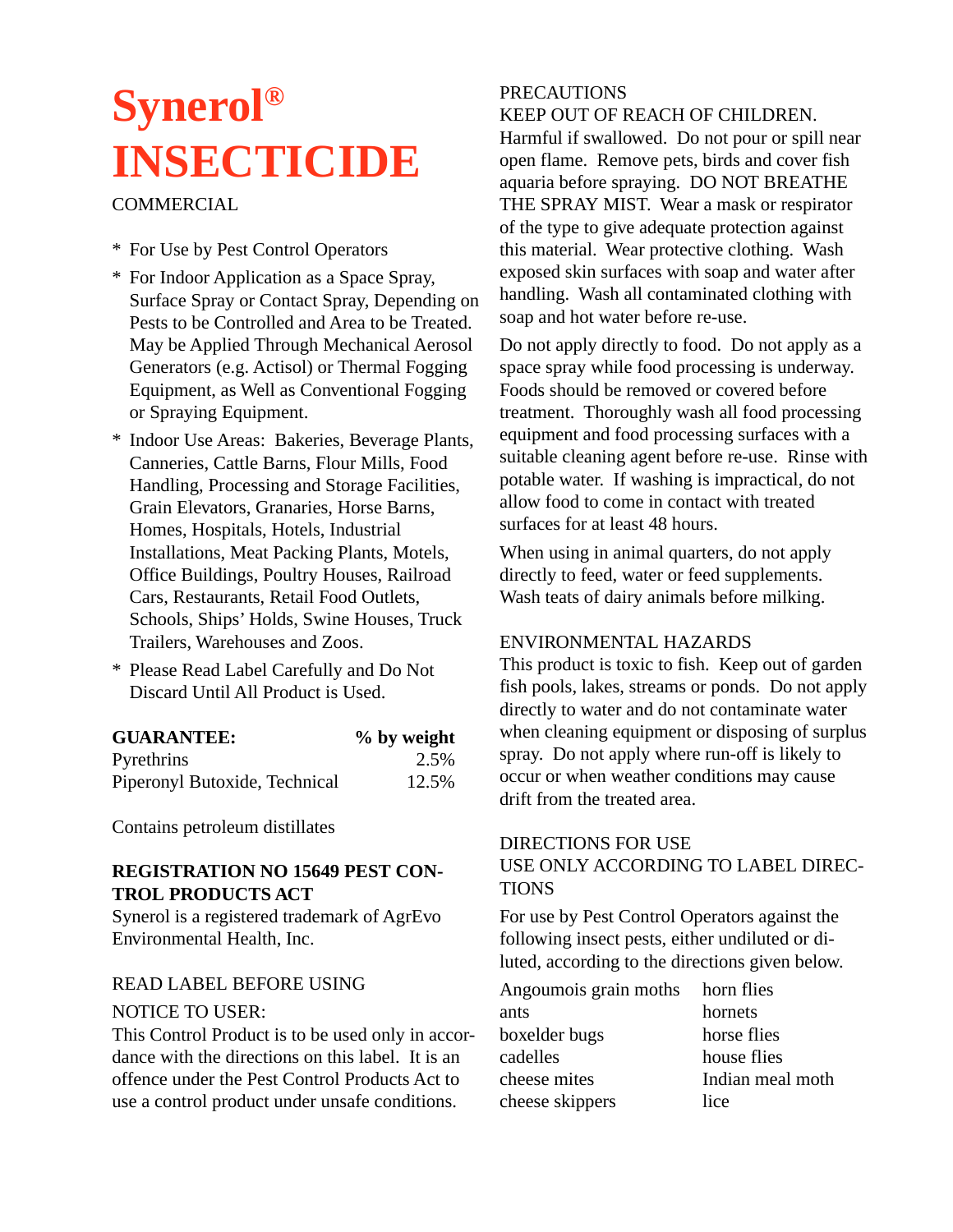| cigarette beetles      | Mediterranean flour |
|------------------------|---------------------|
| clover mites           | moth                |
| confused flour beetles | mosquitoes          |
| crickets               | red flour beetles   |
| dark meal worms        | rice weevils        |
| deer flies             | saw-toothed grain   |
| dried fruit beetles    | beetles             |
| drugstore beetles      | silverfish          |
| earwigs                | small flying moths  |
| fleas                  | spider beetles      |
| fruit flies            | stable flies        |
| German cockroaches     | tobacco moths       |
| grain mites            | wasps               |
| granary weevils        | yellow meal worms   |
|                        |                     |

#### INDOOR USE - UNDILUTED

To control adult accessible stages of

| Flies              |
|--------------------|
| <b>Fruit flies</b> |
| German cockroaches |
| Hornets            |
| Mosquitoes         |
| Silverfish         |
| Small flying moths |
| Wasps              |
|                    |

And the following common stored product pests

| Angoumois grain moths     | Indian meal moth        |
|---------------------------|-------------------------|
| Mediterranean flour moth  | Cadelles                |
| Cigarette beetles         | Red flour beetles       |
| Confused flour beetles    | Rice weevils            |
| Saw-toothed grain beetles | Dark mealworms          |
| Drugstore beetles         | Spider beetles          |
| Granary weevils           | Tobacco moths           |
| Grain mites               | <b>Yellow mealworms</b> |
|                           |                         |

The use of this product in food handling or foodprocessing establishments should be confined to the time periods when the plants or facilities are not in operation. Food should be removed or covered during treatment. All food processing surfaces should be covered during treatment or thoroughly cleaned before reusing.

## SPACE AND CONTACT SPRAY APPLICA-TIONS:

Close windows and doors and shut off ventilating systems. Use a mechanical aerosol generator or fogger adjusted to deliver aerosol droplets (30 microns or less). Direct the spray first into all cracks and crevices, behind all equipment, cupboards and obstructions to provide maximum penetration of harborages. Then treat as a space spray, directing the spray towards the ceiling and upper corners of the area and behind any obstructions. Apply at a rate of 40 mL per 100 cubic metres of space. Keep area closed for at least one hour. Vacate treated area and ventilate before reoccupying. Repeat treatment as necessary.

### TREATMENT OF STORED FOOD AREAS:

For use in flour mills, granaries, grain elevators and warehouses where food is stored in multiwalled paper or cloth bags. Close windows and doors and shut off ventilating systems. Use a mechanical aerosol generator or fogger adjusted to deliver aerosol droplets (30 microns or less). Apply the Synerol first by directing spray into cracks, crevices and corners, under pallets and around stacks of packaged goods, hitting as many insects as possible. Then apply as a space spray at a rate of 260 mL per 100 cubic metres of room space.

Repeat application as necessary for insect control. Leave the treated area closed for one hour. Do not remain in the treated area and ventilate before re-entry.

## INDOOR USE - DILUTED SPACE AND CONTACT SPRAY APPLICA-TIONS:

To control accessible stages of: Flies Gnats Small flying moths Fruit flies Mosquitoes

Using Mechanical Fogging or Spray Equipment: Remove or cover exposed food and food han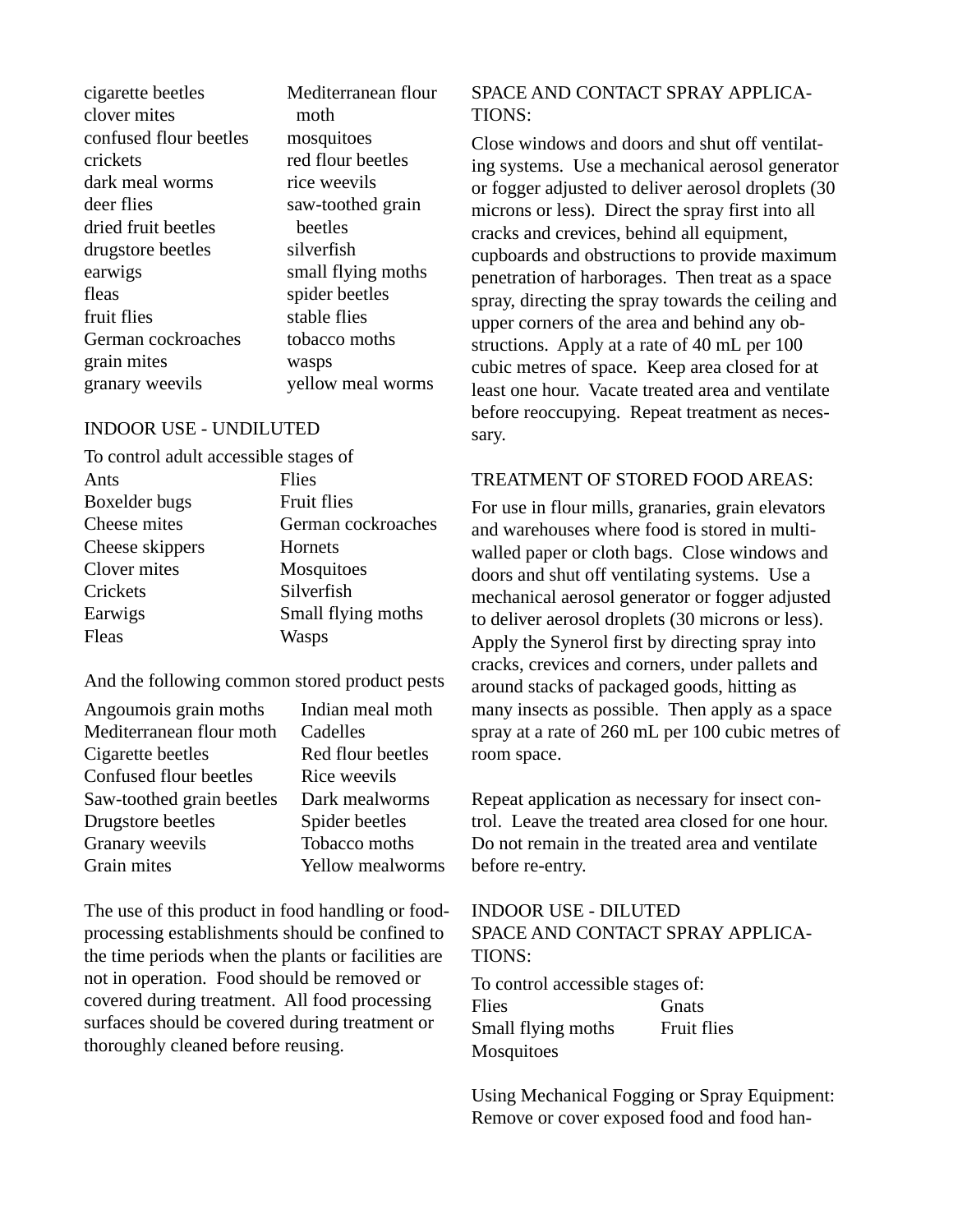dling surfaces in edible product areas of food handling establishments. Close rooms and shut off all air conditioning or ventilating systems. Mix 140 mL of Synerol with sufficient oil to equal 3 litres of diluted spray. Apply at the rate of 105 - 210 mL per 100 cubic metres filling the room with fog. Keep area closed for at least 15 minutes. Vacate treated area and ventilate before reoccupying. Repeat treatment when reinfestation occurs. Do not apply while food processing is underway.

Using Thermal Fogging Equipment: Mix 200 mL of Synerol with sufficient oil to equal 3 litres of diluted spray. Apply at a rate of 105 - 210 mL per 100 cubic metres, filling the room with fog. Keep area closed for at least 15 minutes. Vacate treated area and ventilate before re-occupying. Repeat treatment when re-infestation occurs. Do not apply when food processing is underway.

USE IN LIVESTOCK QUARTERS (cattle barns, horse barns, poultry and swine houses and zoos):

| To control: |                    |
|-------------|--------------------|
| Fleas       | Flies              |
| Gnats       | Small flying moths |
| Mosquitoes  |                    |

Dilute Synerol for use in conventional fogging or spraying equipment. Mix 60 mL of Synerol with sufficient oil to equal 3 litres of diluted spray. Apply at the rate of 210 mL per 100 cubic meters of space above the animal area. Direct spray towards the upper portions of the enclosure, filling it with mist. Keep area closed for at least 15 minutes. Vacate area and ventilate before re-occupying. Repeat treatment if reinfestation occurs.

#### SURFACE SPRAY APPLICATIONS:

To control accessible stages of: Ants Fleas Boxelder bugs German cockroaches Clover mites Lice Crickets Silverfish

Drugstore beetles Spider beetles Earwigs

Mix 140 mL of Synerol with sufficient oil to equal 3 litres of diluted spray. Apply as a coarse droplet spray using approximately 6 litres per 110 square metres of surface. Thoroughly spray walls, floors and other surfaces such as bins, storage and handling areas, being especially careful to treat cracks and crevices. Spray thoroughly around the base of machinery and equipment. Spray insects directly when possible.

For in-transit protection, clean and spray truck beds, boxcars and ships' holds before loading. Thoroughly treat walls and floors and spray each layer of cartons or containers lightly as stacked.

#### FOR USE ON ANIMALS:

| To protect against: |             |       |
|---------------------|-------------|-------|
| Horn flies          | House flies | Gnats |
| Fleas               | Mosquitoes  |       |

Mix 140 mL of Synerol with sufficient oil to equal 3 litres of diluted spray. Apply a light mist, sufficient to wet the tips of the hair on beef and dairy cattle, horses and dogs.

To protect against: Stable flies House flies Deer flies

Mix 140 mL of Synerol with sufficient oil to equal 3 litres of diluted spray. Apply the dilution at 60 mL per adult beef cattle, dairy cattle and horse to sufficiently wet the hair, but not to soak the hide. Repeat this application once or twice daily or as needed to give continued protection.

To control the motile stages of blood sucking lice on beef and dairy cattle, apply the diluted spray to thoroughly wet the hair. Use 60 mL or less and repeat every 2 - 3 weeks as required.